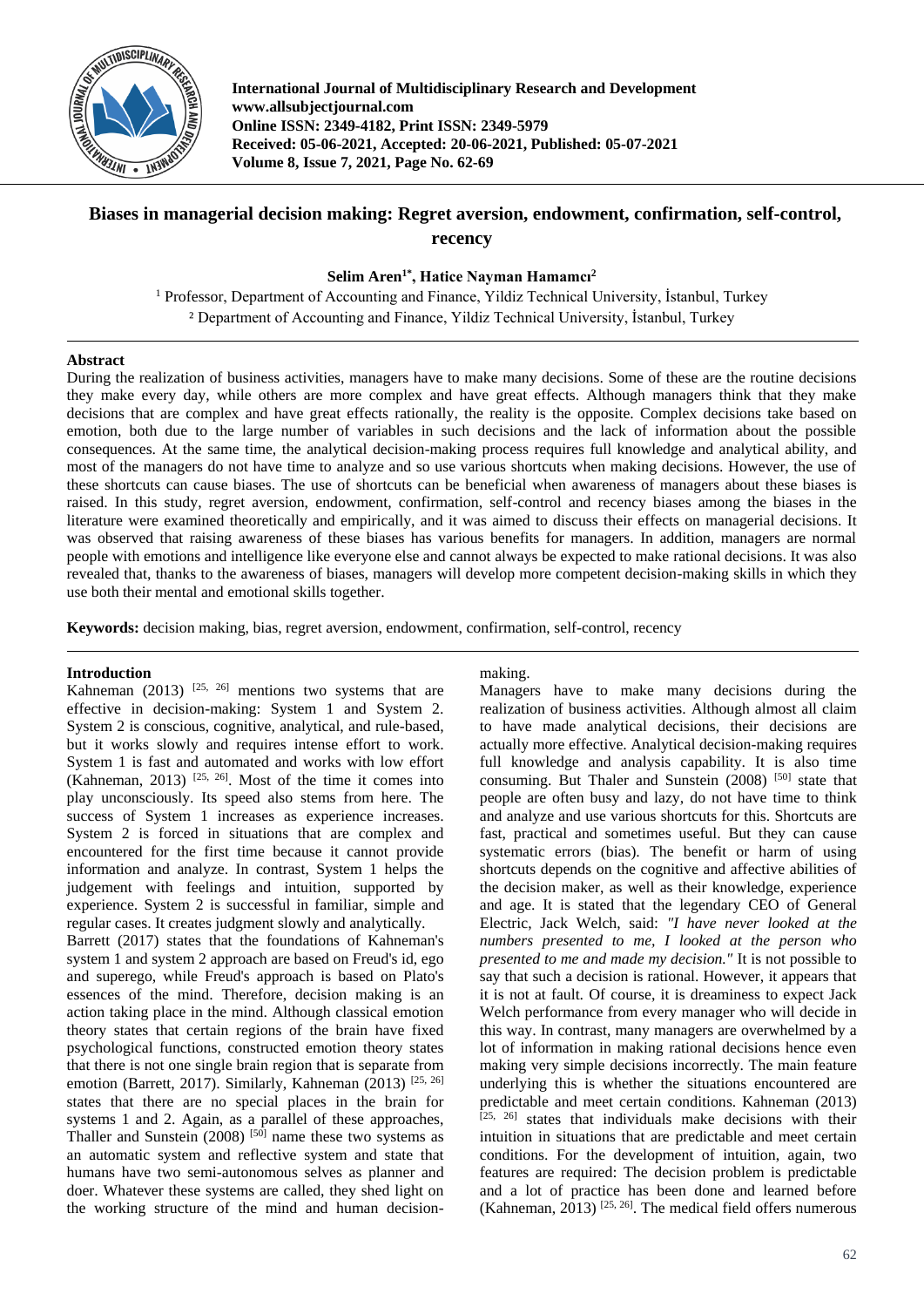examples of this. Multiple doctors looking at the same tests and x-ray films make different diagnoses and recommend different treatments, whereas the information they use is common, and the criteria for evaluating it are largely universal. In addition, there are doctors who combine very limited analysis with intuition and make a fast and accurate diagnosis. Especially those who work in emergency departments often do not even have time for test and x-ray film. They have to take action by relying on their intuition. Then the criterion of the right decision is neither a decision based on only information nor a decision based on emotion. It is the other personal characteristics of the decision maker that determine which one will be right when.

The level of knowledge is important. As people are more knowledgeable, they will be more successful in distinguishing information and noise. Silver (2016) defines noise as things that drive people away. Kahneman (2013) [25, <sup>26]</sup> states that we have limited knowledge about the situations that we encounter in daily life and system 1 is successful in generating causality from information particles. Similarly, Silver (2016) states that people are adept at finding patterns in noise. For this reason, while we want to have the knowledge, we run after information (Silver 2016). However, not only the level of knowledge is sufficient, but also life experiences and experiences are also important. Experiences and life experiences are different concepts. Life experiencing is associated with events that have happened before. Experience is lessons learned from life experiences. The important thing is to evaluate the events objectively after they happen and to determine the mistakes and the right points. In this way, the experience is gained by deriving the necessary lessons from the events. However, this is not an easy process. It is painful to accept and confess the mistakes made. But, studies show that mistakes that are not confessed have a weak effect on learning. For this reason, the experience is important and should not be associated only with seniority.

Business life requires making many decisions under uncertainty. However, most of the time there is not enough time and information to make decisions. This causes high stress. Although the state of tension experienced sometimes helps focus, stress that goes above a certain level also disrupts cognitive abilities. At this point, as mentioned above, the biggest assistant of the managers is heuristics and shortcuts (Nofsinger and Varma, 2013)<sup>[35]</sup>. In this chapter, regret aversion, endowment, confirmation, self-control and recency effect will be evaluated from biases that managers apply from time to time. The last section is discussion and implications. In this chapter, as in the previous chapter, the psychological bases of the related biases will be mentioned. This approach is very valuable. Generally, economy and business studies use biases but do not emphasize their psychological infrastructure (Aren, 2019a, 2019b) <sup>[2, 3]</sup>. Although this approach allows associating biases with some variables, it can cause conceptual gaps in readers because the origin of biases is not discussed enough (Aren, 2019a,  $2019b$ ) <sup>[2, 3]</sup>. Here, we tried to both eliminate this deficiency and handle the work done on the relevant biases by associating with the business and economy area. For this reason, the relatively less studied biases emphasized in Aren  $(2019a)$  <sup>[2]</sup> and Aren (2019b) <sup>[3]</sup> studies were especially evaluated. The benefit of this chapter is that it gives managers and prospective managers more general information and awareness about all these biases they use.

Although we want it, we cannot be protected from all biases. Because the process that leads to bias is not completely conscious. It often works unconsciously. The important thing is to be aware of them and to know their impact on our decisions.

## **Regret aversion**

Regret is the feeling that the person experiences when he/she chooses between different alternatives and then realizes that his/her preference is not the best (Aren, 2019b) [3]. In order to experience this feeling, it is necessary to be informed about the result of the alternative that has not been chosen (Zeelenberg *et al*., 1996; Wong, 2014) [53, 52] . For this reason, feedback is critical in regret aversion bias (Zeelenberg *et al.*, 1996)<sup>[53]</sup>. Regret is a painful feeling and feedback is the main reason for this pain. Therefore, sometimes people can even sacrifice some of their returns (about 10%) to avoid negative feedback (Zeelenberg *et al*., 1996) [53] .

Connolly and Zeelenberg  $(2002)$ <sup>[14, 23]</sup> mention outcomes and anticipated regrets (self-blame regret). Outcomes regret feels after the decision and it is a type of regret created by the erroneous choice (Inman and Zeelenberg, 2002)<sup>[14, 23]</sup>. For this, the results of the alternatives that are not chosen should also need to be known. It is a regret that can be experienced frequently for managers. It is not possible for every decision made to be correct. However, if the results of erroneous decisions are big in terms of company, the pain experienced in the context of individual and company will be great. When the company loses money, the prestige and self-esteem of the manager are also damaged. One of the safe ways to avoid this situation is the status quo. Status quo is an alternative that has been tried in the past and its positive and negative aspects have been learned. This choice may not be the most ideal, but it is the safest one. A different choice involves possible gain and loss. Unused earning opportunities are painful, but the severity of pain is low. In contrast, the realized loss is real and quite painful. This difference in feeling pain leads managers to status quo behavior on behalf of regret aversion. Anticipated regret originates from a weak or inadequate decision making process (Aren, 2019b)  $^{[3]}$ . This type of regret aversion causes better decisions (Connolly and Reb, 2012)<sup>[13]</sup>. There is no need to wait for the result of the decision or provide feedback in order to experience anticipated regret. For this reason, managers who want to avoid regret tend to make a more detailed analysis and the quality of the decision increases. In anticipated regret, the source of regret is predominantly the inadequacy and deficiency of the decision maker. It is sufficient for the manager to be aware of his/her personal situation or the mistakes s/he has made during the decision process in order to experience this regret. However, when the result is not as feared, regret ends. As a result of this feature, it causes the tension that managers mostly live in their inner worlds and try not to reflect on the outside. In addition, another important factor affecting the regret level is also a responsibility. If the manager does not feel responsible for the decision making process, s/he will not experience this regret. The manager, who does not take the responsibility of a decision process operated with the decision of the board of directors, does not feel any pain due to regret. Similarly, the regret of the only alternative that the manager or firm can choose is not high. When the outcomes and anticipated regret are evaluated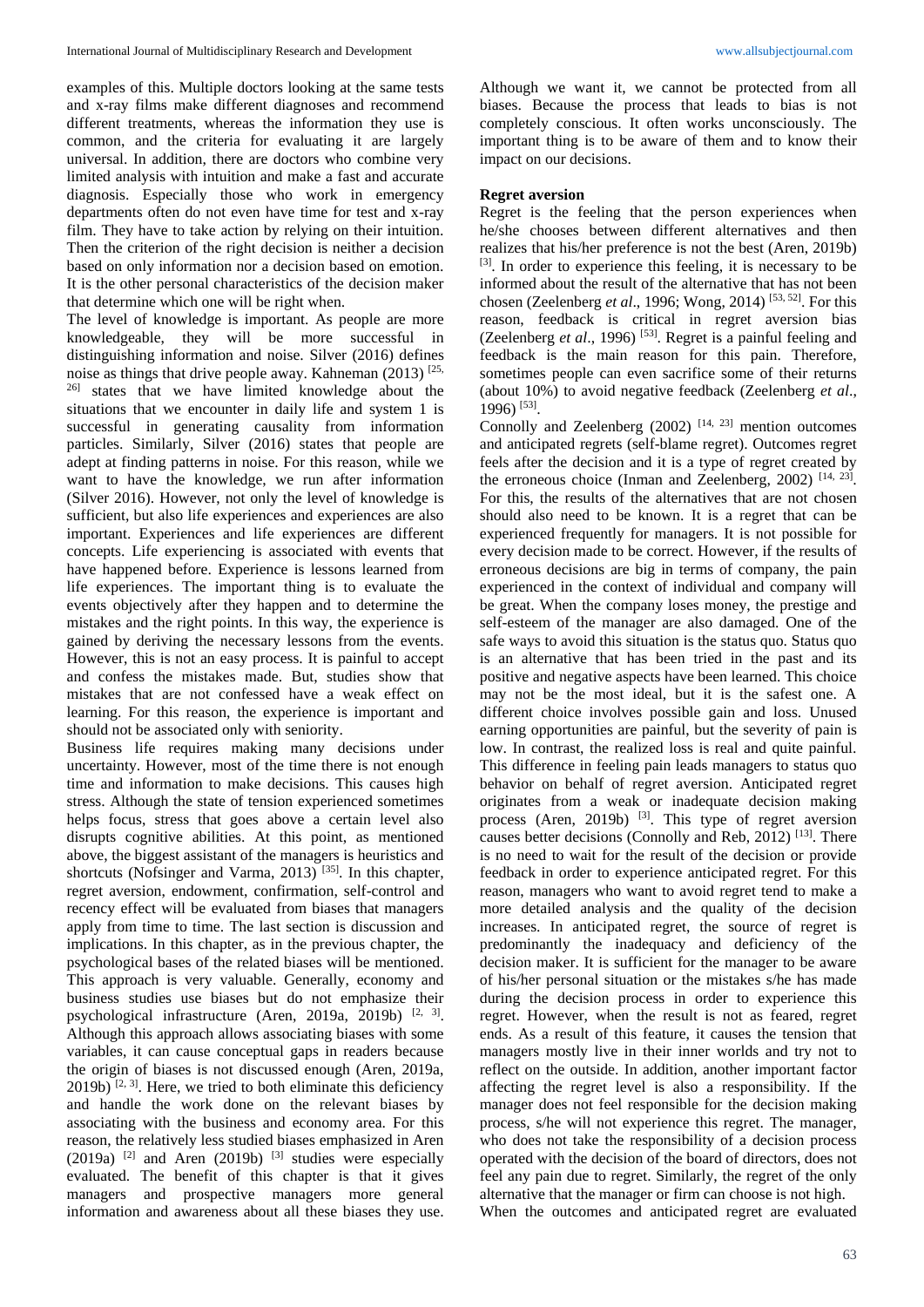together, it has been seen that the decisions affect the regret and vice versa. Hence, it can be mentioned that there is a two-way interaction between them. It causes regret that the decision of the individual does not give the desired result or that it performs lower than the alternative that is not chosen. The regret experienced is also effective in the next decision. The decision to be made after regret leads to the choice of two different behavior choices: action or inaction. The regret due to the erroneous taken action decision within the framework of the regret aversion bias is expressed as the commission regret, and the regret caused by the wrong inaction selection is expressed as the omission regret. Aren (2019b) [3] defines commission regret as the individual taking action by making a decision and not being able to achieve the expected result while defining omission regret as the pain caused by to miss out possible gains due to the decision not to act. Seiler *et al*. (2008) [44] state that commission regret will be larger than omission regret because commission regret is caused by real loss and omission regret is deprived of possible return.

When it is also evaluated in terms of business life, greater regret originates from erroneous action. To managers, the inaccuracy of continuing what has been done for a long time is less painful than the erroneous results of the different methods tried. New trials disquieted many people as cause changing accustomed things. When the desired result is not achieved, the decision maker of the action is held responsible for the influence of unhappy people. In contrast, the choice of inaction (status quo) is safer. As long as the gains to be taken by action are not obviously higher than the gains made due to inaction, the level of being held responsible and the pain to experience will be lower. But this situation creates a big obstacle for entrepreneurship and innovation. For this reason, the status quo will dominate throughout the firm unless the practices that reduce action regret and increase inaction regret are put into use by the top management of the company. Connolly and Reb (2012) [13] state that omission regret inflicts pain more in people with real entrepreneurial characteristics. Similarly, Kahneman and Riepe  $(1998)$ <sup>[24]</sup> emphasize that the omission regret is higher than the commission regret for investors.

As a result, regret aversion has an impact on managerial decisions (Coricelli *et al*., 2005) [15] . It causes low debt usage (Adeneye *et al.*, 2020)<sup>[1]</sup>, and efficiency (Broll *et al.*,  $2017$ ) <sup>[9]</sup>. It increases the tendency to take out insurance (Korn and Rieger, 2019)  $[29]$ . However, the findings regarding the relationship with risk seeking are different. While some studies point out that regret aversion will cause risk avoidance (Guo *et al.*, 2015)<sup>[21]</sup>, some studies emphasize that it will lead to risk taking (Zeelenberg *et al*., 1996; Seiler *et al.*, 2008)<sup>[53, 44]</sup>. Regarding this difference, Zeelenberg *et al.* (1996)<sup>[53]</sup> state that individuals tend to avoid risk when they expect to receive feedback about the safe option, and when they expect to receive feedback about the risky option, they will turn to the risky option.

#### **Endowment**

Endowment bias is the difference between the price that individuals request to sell the asset and the price they offer to buy. Many studies point out that the price people want to give up their assets is higher than the price they agree to pay to buy the same assets (Rick, 2011; Greenstein and Xu,  $2015$ )  $[40, 19]$ . In general, the existence of two effects causing this bias are accepted: Loss aversion and ownership (Rick,

2011; Kleber *et al*., 2013; Ericson and Fuster, 2014; Greenstein and Xu, 2015)<sup>[40, 27, 17, 19]</sup>.

Loss aversion is one of the well-known behaviors that is also the basis of prospect theory (Kahneman and Tversky, 1979). According to this theory, many people are more susceptible to losses than gains (Greenstein and Xu, 2015) [19]. Concordantly, Aren (2019a)<sup>[2]</sup> states that selling an owned asset is associated with loss in individuals' minds, and having a new asset is associated with gain. For this reason, individuals demand more than the amount they will pay to have the asset to give up the asset. In his book "Thinking, Fast and Slow", Kahneman  $(2013)$ <sup>[25, 26]</sup> says that a friend of Thaler, who was an academician, did not pay more than \$35 for a bottle of wine, but he did not accept a price of less than \$100 to sell the same wines, and relates this to endowment bias. This behavior is also valid for many people. Some entrepreneurs want a price that is far above the market value as they build their companies with great difficulty and then bring them to a certain level. Some authors (Carmon and Ariely, 2000; Kleber *et al*., 2013) [27] state that there is an anxiety of losing an asset possessed under this behavior. Zellweger *et al.* (2012)<sup>[54]</sup> state that the two dimensions that make up the endowment effect in family businesses are the socio-emotional dimension and the material (monetary) dimension. What makes the sales decision difficult is not only determining the right price. Though this is also extremely important, and as Franciosi *et al*. (1996) [18] stated, people often have cognitive deficiencies in this regard. However, having a company also has the characteristics of managing people and creating social status. Nevertheless, the person who intends to buy the firm will not want to pay an extra fee since this socioemotional benefit has not been achieved yet. The different price proposal and expectation formed in this way can be explained by the endowment effect. At this point, loss aversion and ownership merge on a common basis.

Nataf and Wallsten  $(2013)$ <sup>[33]</sup> emphasizes that people tend to ascribe more value to their assets than to similar ones, even if they do not know the value of their assets. Because while those who have assets pay attention to the positive aspects of the asset, those who do not have pay attention to the amount they will pay (Kleber *et al.*, 2013)<sup>[27]</sup>. Aren  $(2019a)$  <sup>[2]</sup> states that people sometimes make emotional bonds with the assets they own. Since the sale of the asset will mean the loss of "shared feelings in the past", people become reluctant in the disposal process. Similarly, Rick  $(2011)$ <sup>[40]</sup> states that it is related to self and that the loss of assets can be perceived as a decline in emotions and status. For this reason, this effect is used in automobile and home sales.

Reb and Connolly (2007)<sup>[39]</sup> state that there is no need to be the real owner of the asset for the endowment effect to occur. Even short-term ownership of the asset can create this effect. For this reason, practices such as "opportunity to try on the weekend" and "test drive" in automobile sales can create ownership and attachment effects. People who own the car for a certain time do not want to give it up. For this reason, in the test driving and trial opportunities, a higher number of people intend to buy compared to the model in which a test driving or trial opportunity is not available. People can buy the asset in order not to give up these superior features that they have for a temporary period. Similarly, real estate brokers also initially show people a house that is higher profile than they plan to rent or buy.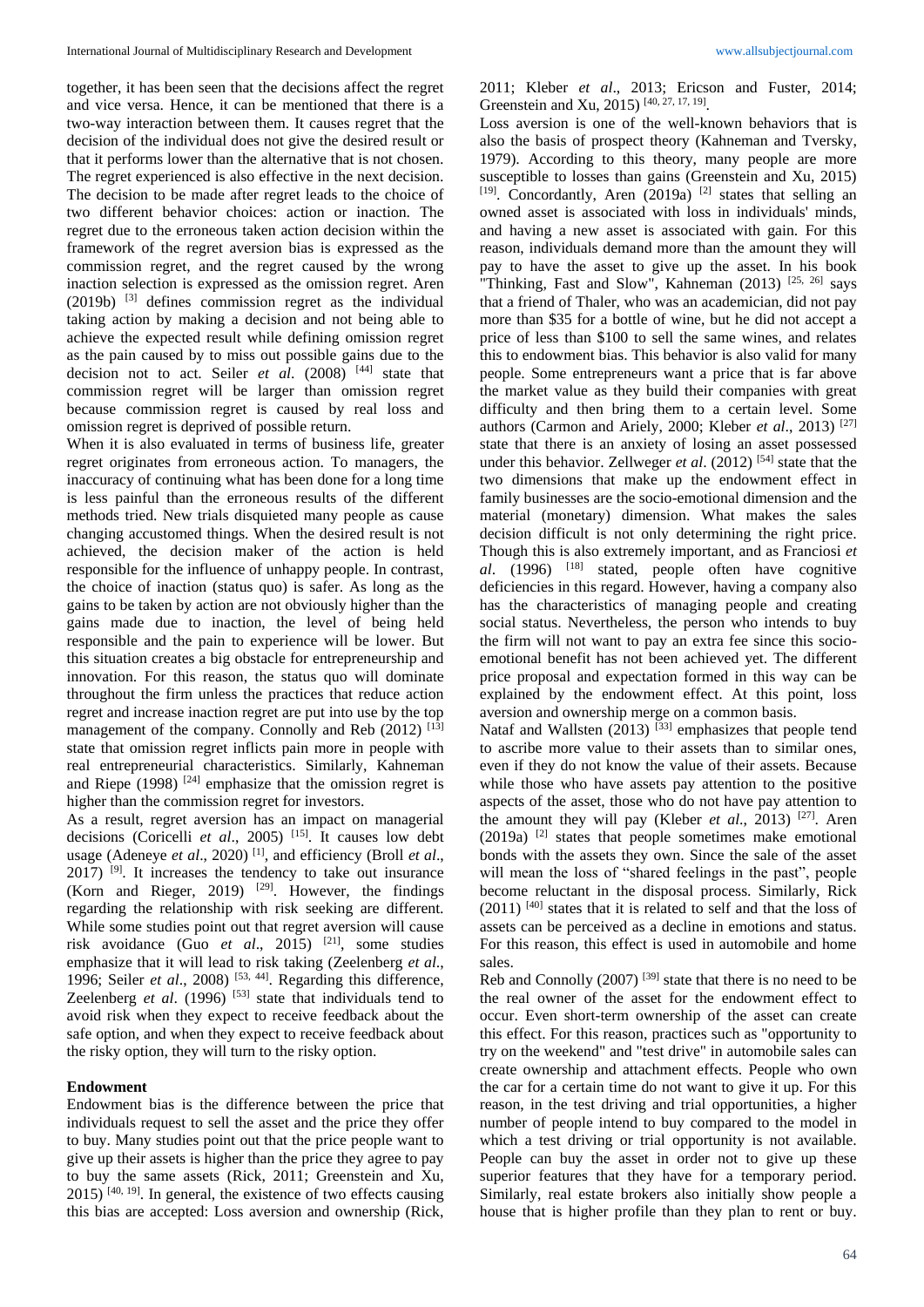This sometimes creates attachment in people. Additionally, Ericson and Fuster (2014)  $[17]$  point to another form of the endowment effect, known as the Ikea effect. Accordingly, the way of acquiring an asset is also effective in endowment bias. Products bought as disassembled and prepared with effort create a higher binding effect. Similarly, it is also important that a gain originate from reward or consolation. People attribute more value to small prizes won in a lottery, compared to the larger consolation prizes won for missing the grand prize by a small margin.

## **Confirmation**

Confirmation bias is defined as searching for and high weighting of information that supports the first judgment, and low weighting and ignoring of information that does not support this conclusion (Nickerson, 1998; Charness and Dave,  $2017$ ) <sup>[34, 12]</sup>. The underlying reason for this behavior is that verification is easier than falsification. Nothing is needed other than the information used to verify an existing judgment. However, in order to falsify, there is a need to give justification for the new judgment to be created, as well as new information (Nickerson, 1998)<sup>[34]</sup>. For this reason, it is a relatively more laborious process.

When evaluated from this point of view, managers had collected and evaluated information on time to form their judgments and created a judgment by adding their experience. As the information that supports these judgments comes in, they trust both information and their judgments. But if information that contradicts their judgment comes, they first question the source of information. Then they investigate the accuracy of the information and eventually assess whether there is sufficient justification to change their judgments. As can be seen, while the verification process is extremely simple and fast, falsification is longer and questioning. At the same time, people are lazy and mostly busy (Thaller and Sunstein, 2008) <sup>[50]</sup>. For this reason, people often prefer to put less effort to verify, rather than to make a great effort to falsify.

Aren  $(2019b)$  <sup>[3]</sup> mentions two different confirmations; cognitive and psychological confirmation. Cognitive confirmation is seen in collecting and weighting information. Psychological confirmation shows itself at the evaluation stage. If cognitive confirmation remains incapable, information is used to support judgment subjectively. It is frequently done especially in the evaluation of economic information. In evaluating information such as unemployment, inflation, capacity utilization rates, PMI and consumer confidence index, managers may tend to decide according to their own opinions.

When the process of confirmation is examined, Aren  $(2019b)$  <sup>[3]</sup> states that this process is done with six different applications: confirmatory information search (Nickerson, 1998; Ch'ng, 2010; Charness and Dave, 2017) [34, 11, 12] , the weighting of information differently as sided (Nickerson, 1998; Ch'ng, 2010; Charness and Dave, 2017) [34, 11, 12] , ranking and quantitative evaluation of information as sided (Nickerson, 1998)<sup>[34]</sup>, sided interpretation (Nickerson, 1998 [34]; Charness and Dave, 2017)<sup>[12]</sup>, neglect of conditional probability (Nickerson, 1998; Ch'ng, 2010)<sup>[34, 11]</sup> and creating imaginary relationships  $(Ch'ng, 2010)$ <sup>[11]</sup>. Confirmatory information search is seen at the information gathering stage. New information that supports the judgement gives confidence and peace. In this way, anxiety

about making erroneous decisions that managers can experience is eliminated. Following this, the second-sided behavior is to give too much weight to the confirmatory information. Another frequently used verification behavior is to accept the importance of the confirming information higher than it already is and to give little weight to the falsifying information. If there is no bias in these two stages, a tendency to confirm can be seen in the ordering and evaluation of the information. Expressing non-supporting information first, and supportive information later (recency effect) and the presentation of lots of information with low reliability as sequentially help confirmation. In the fourth stage, sided interpretation is used. Sided interpretation is the acceptance of information that can be evaluated both positively and negatively as confirmatory wrongly. Another verification error is ignoring conditional probabilities. The result of many events in social and economic life depends on the result of another event. If the probability of providing high turnover from the new product to be introduced to the market is 90% in the case that the competitors do not launch substitute products in a short time, managers wrongly evaluate the success of the new product by ignoring the possibility of launching substitute products by competitors. Whereas, if the competitors are 60% likely to launch substitute products in a short time, the probability of succeeding is actually 54%. The last practice of the verification trend is to create imaginary relationships. When no objective information can be found to confirm a judgment, it can be attempted to verify by using fake relationships. Throughout history, such imaginary relationships have been created: estimation of the direction of the economy from women's skirt lengths, and the S&P index from the butter production in Bangladesh, etc. (Aren,  $2019b)$ <sup>[3]</sup>.

Li *et al*. (2019) indicated that confirmation bias has an impact on internal company decisions. Within this framework, confirmation bias was found in decisions of foreign resource use (De Treville et al., 2009)<sup>[16]</sup>, merger (Bogan and Just, 2009) [8] , marketing (True and Morales, 2019) [51] and accounting (Perera *et al*., 2020) [37] . But Bagchi et al. (2020)<sup>[5]</sup> could not find any evidence of the relationship between this bias and the firm's profitability. Additionally, several cognitive and psychological factors can cause confirmation bias. Finally, it is accepted that risk aversion causes confirmation bias (Nickerson 1998)<sup>[34]</sup> and confirmation bias causes risk taking (Aren, 2019b)<sup>[3]</sup>.

## **Self-Control**

Self-control is defined as the ability to control impulses (Baumeister, 2002)<sup>[7]</sup> or the ability of the future self to control the current self (Strömbäck *et al*., 2017) [19] . In the economic context, it is accepted as a deferral behavior of today's expenditures in order to save money for the future (Sahi, 2017) [42] . However, people have poor self-control ability (Shiller, 2006) and prefer the lower gains that they may have immediately, rather than the high gains of the future. Peterson (2007)<sup>[38]</sup> in his book titled "Inside the Investor's Brain: The Power of Mind over Money," says that individuals prefer \$10 that they have immediately when they are asked to choose between gaining \$10 now or \$11 a week later. From this point, self-control bias is accepted as the impulse, desire and behavior that makes one prefer lowreturn consumption to high-return investment (Aren, 2019a) [2] .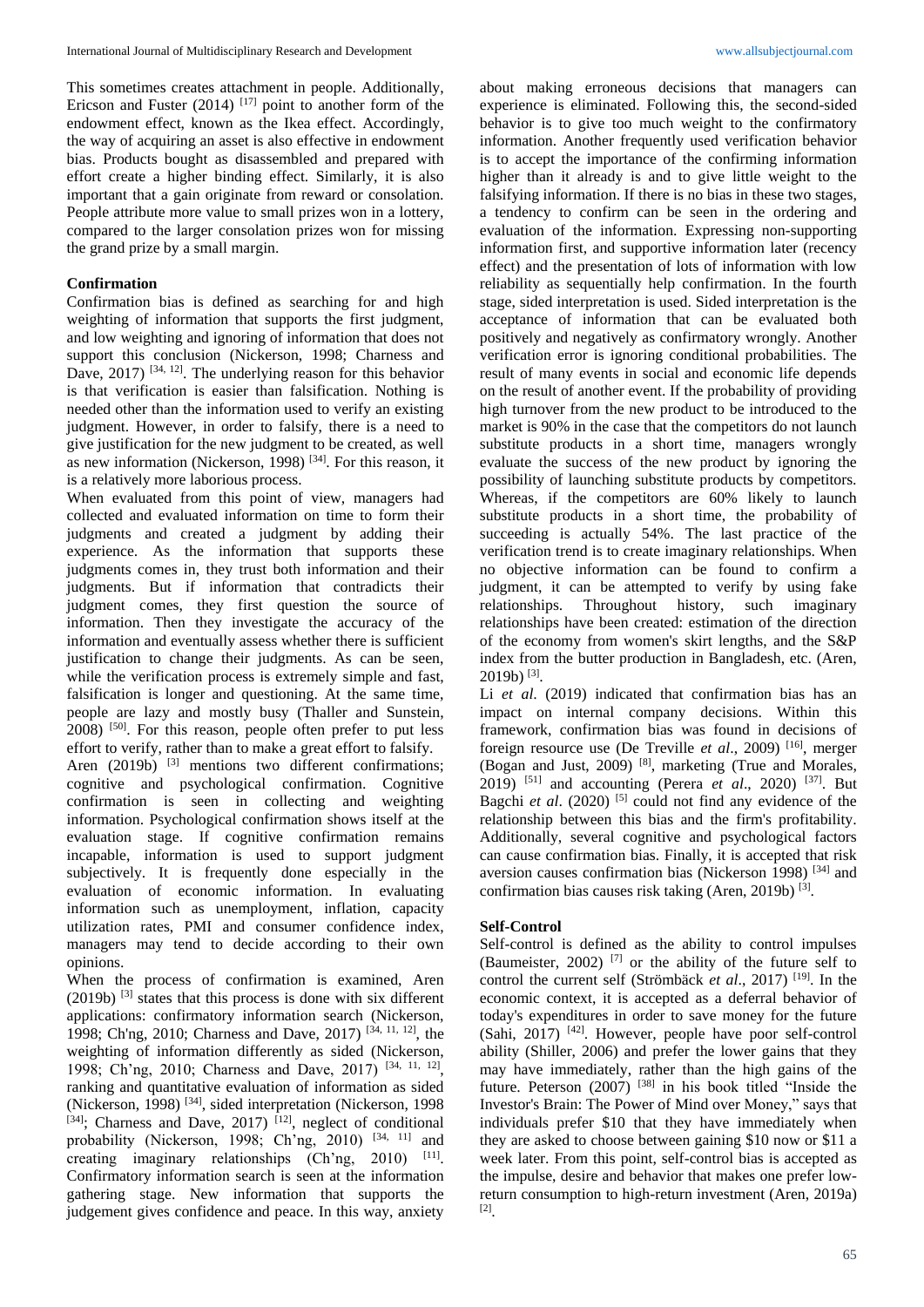Self-control is also a trend seen in managerial decisions. Studies show that there is a positive relationship between self-control, and business and individual performance (Lauring *et al*., 2019) [30] . Firms prefer today's income to higher income of the future as the future is uncertain. Similarly, managers also tend to choose projects with lower returns, which will yield immediate results, rather than investments with great benefits in future. Of course, the only factor is not being able to control the impulses. Reasons such as the firm not being sure of the future profit or not seeing the manager's guarantee to be in the company in the future are also effective. For this reason, Sahi and Arora  $(2012)$  <sup>[43]</sup> regard this bias as extremely human behavior. However, due to the short-term perspective, it does harm the business. This behavior dominating the whole company may prevent innovation. At the same time, even if innovation is made, it leads to the preference of incremental innovation, which is seen safer, to radical innovation. Therefore, the status quo trend dominates overtime in the company.

Behavioral life cycle theory stated that there is a planner, who long-term thinking, and a doer, who is worried about the current situation, inside of a human, and that these two are constantly in conflict (Strömbäck *et al*., 2017) [49] . The main underlying facts of this theory are self-control bias and mental accounting. Mental accounting says that individuals put their wealth in various mental buckets and evaluate each bucket individually. For this reason, contrary to the assumption that the neoclassical approach has a certain risk/return acceptance of individuals, mental accounting addresses having a separate risk/return acceptance for each bucket. In other words, it states that there is no general risk perception. Shefrin and Thaler  $(1988)$ <sup>[46]</sup> mention three different mental calculations in humans in the behavioral life cycle theory: current income, current assets (wealth) and future income. People are willing to use their current income more than their current assets and their current assets more than their future income (Selart *et al.*, 1997)<sup>[45]</sup>. When evaluated from this perspective, behavioral life cycle theory is based on the same basis with self-control bias.

The most familiar test for self-control bias is the Marshmallow Test, developed by Mischel and his team. In this study, which was carried out for the first time in 1972, a group of children at preschool age were given one marshmallow each and they were told that they could take a second if they waited 15 minutes without eating the one they had already been given, but if they did not wait, they would need to be content with what was given only. About 67% of children failed to wait. This is evaluated as an indicator of self-control weakness in individuals. In addition, when Mischel and his team continued to examine these children at a later age, they found that those with auto control skills showed higher academic success (Mischel, 2014). From this point of view, Mischel  $(2014)$  <sup>[32]</sup> states that willpower is not an innate feature, that cognitive and emotional control skills can be learned, increased, and even developed to operate automatically.

#### **Recency Effect**

Recency effect is believing that new information is more important than old information without rational reasons, and giving more weight to new information in the decision phase (Aren, 2019a)  $[2]$ . It has a negative effect on the decision, due to focusing on only the recent events and their frequency. In particular, it leads the exceptional events that

took place recently to have a greater weight than they should have on the judgment. Thus, in the pandemic crisis in 2020, many organizations suffered from irreparable damage. However, as Wimbledon Championships was insured for the pandemic, it came into prominence as one of the rare organizations that did not suffer a loss. This managerial success of Wimbledon Championships will shed light on many companies and will lead them to demand similar insurance assurances. Perhaps this kind of pandemic has not been experienced for 200-300 years, and it may not occur again for a long time in the future. However, the possible increase in pandemic insurances soon can be explained by the recency effect. Interestingly, Royal (2017) [41] found that individuals have the irrational belief that more recent events are more informative and that people who encounter the same risk many times take out less insurance and take more risks; and stated that this can be explained by the recency effect.

According to the literature review, the recency effect can also be handled within the framework of belief adjustment theory. According to Belief adjustment theory, the order of the information has an effect on the decision. The sequence is evaluated in two ways: primacy and recency effect. The primacy effect is mentioned if the first information has more effect on the decision, and recency effect if the last information has more effect (Habbe and Mande, 2016)<sup>[22]</sup>. However, it is generally accepted that recency effect is stronger (Palczewski et al., 2016)<sup>[36]</sup>.

In managerial decisions, the impact of the recency effect is seen many times and Arnold *et al.* (2000)<sup>[4]</sup> indicate that it increases more with experience. In firms operating in a large number of countries, recent developments in the related countries are often attributed more importance than they should be. In fact, as Habbe and Mande  $(2016)$  <sup>[22]</sup> emphasize, recent developments do not have a great importance on information, but they have a strong influence on decisions. This asymmetrical relationship often causes manipulation. High profit reporting of firms in the last two years before opening to the stock market helps high pricing during the period of issue to the stock market. For this reason, many businesses tend to increase the profit reported in the recent periods before issuance. Similarly, the impact of the recency effect can be seen in loan allocation. It has been found that employees working in the credit allocation department in financial institutions have made erroneous decisions due to the impact of recency effect. (Guiral-Contrares *et al.*, 2007)<sup>[20]</sup>.

#### **Conclusion**

There are many decisions that managers have to make in business. Some of these are routine decisions they make every day. Others are decisions that they make for the first time or that are rare and have greater relative effects. In the evaluation process related to these, thought systems called System 1 and System 2 become active. While system 1 represents faster and affective based decisions, system 2 is slower and cognitive-based decisions. Although the managers think that they make decisions, which are complicated and have big effects, with intelligence and rationality, the truth is the exact opposite. Such decisions are made on an emotional basis, due to the existence of a large number of variables in complex decisions and the lack of information about their possible consequences as they are taken less frequently. In fact, making decisions based on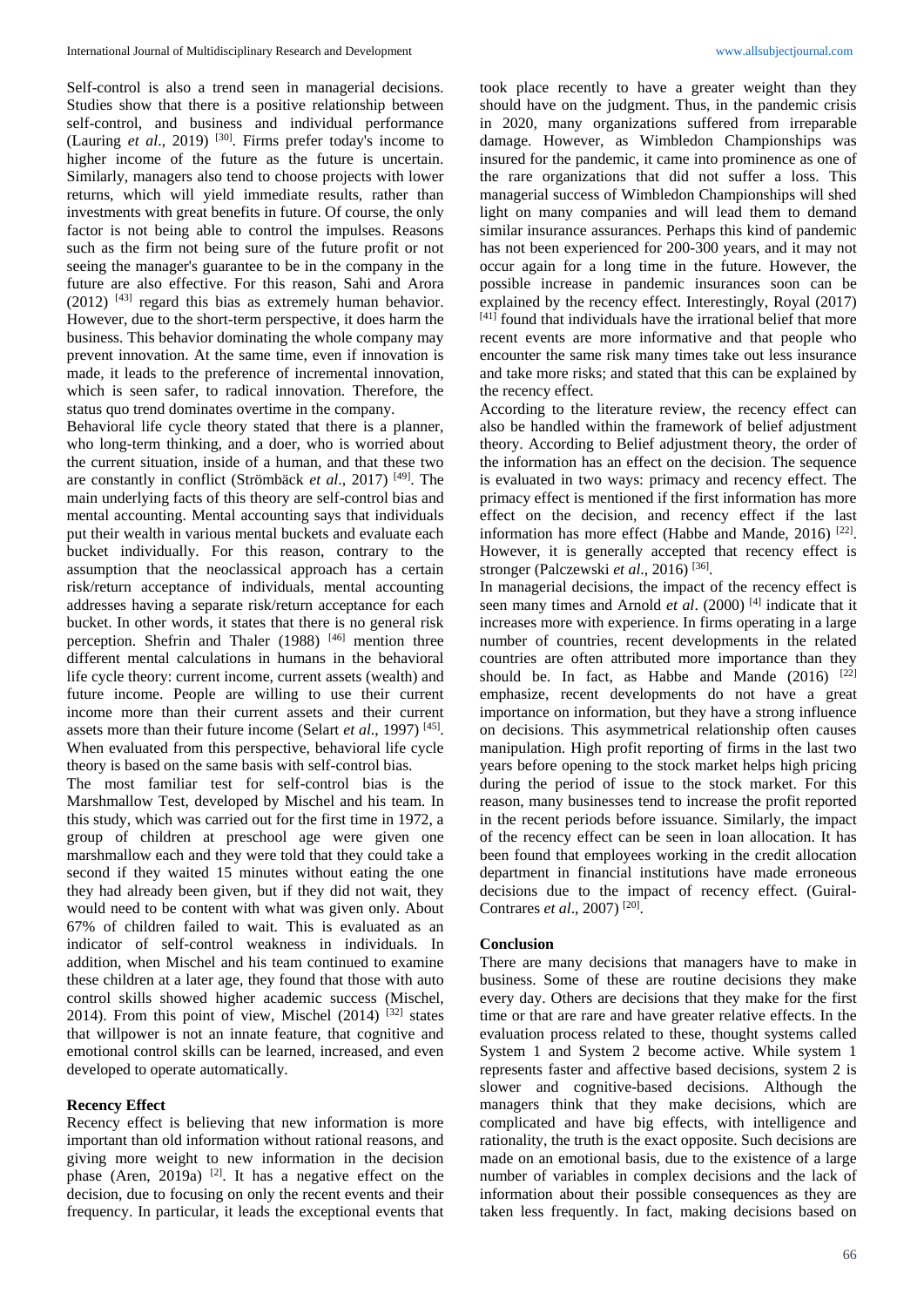emotion or reason does not guarantee the accuracy of the decision. In other words, what is important is that the decision is taken with which competence rather than how the decision is made. One of the requirements is that the person has an awareness of himself/herself.

In this chapter, various biases that managers may be exposed to are evaluated in different aspects. The first one handled is regret aversion. Regret is the feeling felt when the chosen alternative is not the best. It is painful to understand that they are deprived of possible gains, or to suffer more loss. It also damages self-esteem due to an unsuccessful choice. There are different types of regrets. Process regret is the emotion experienced due to the failure to operate the ideal decision process. There is no need to see the results to experience this kind of regret. The decision maker feels this regret due to lack of collecting information and insufficient analysis. In fact, it encourages better information gathering and a qualified evaluation process as of this feature. Result regret is experienced when it is understood that the decision is not the most ideal. For this reason, feedback is needed. If the result is as desired, the lack in the process does not matter. Alternatively, no matter how perfectly the decision-making process is run, regret will be felt if the desired result is not achieved. Another type of regret is remorse arising from action or inaction. When the manager is at the decision stage, s/he may not take any action by choosing the status quo or s/he can take action and actualize a different practice. Both behaviors are likely to be true or false and may cause regret.

Another bias discussed in this chapter is the endowment effect. It means that people evaluate their assets when they have them and when they do not differently. In general, the prices demanded by the owner of the assets are higher than the ones offered by those wishing to buy. The underlying element of this is the emotional bond that some people establish with assets. It is a strong effect especially seen in some entrepreneurs. They want more than the value offered in the market to sell their firms, which they have established and brought to a certain level. Similarly, it can also be seen in decisions such as the decision to move the headquarters to a different location, the sales decision of a brand created by the business, etc. The effect of this bias is strengthened when the manager views the assets as a part of his/her past and emotions, not as a commercial product. For this reason, this effect is weakened in professional salespersons. For example, painters can sell their paintings since they succeed in avoiding this kind of emotional bond.

Confirmation bias, another of the biases discussed in this chapter, is the collecting, perception and evaluation of information. Generally, it is a behavior seen in managers with increasing experience and age. Their judgments damage the objectivity of the decision process. Success causes overconfidence. It also leads to commitment to the judgements and to seek to confirm information constantly. Experienced and successful managers may have strong prejudices due to their cognitive and emotional abilities that develop over time, but the success of prejudices is seen in similar events. In cases that are encountered for the first time or the excessive commitment to pioneer decisions in the changing trend periods may cause significant errors.

Lack of self-control is the preference of daily consumption or low return, ignoring future needs or higher returns in the future. It is a bias with extremely harmful effects for companies as it causes a short-term perspective. Even

though the long-term trend will have more beneficial results for businesses, the uncertainty that managers feel towards both the market and their careers can lead them to shortterm returns.

Finally, the recency effect is discussed. The recency is to give weight to the latest information or events above their real possibilities. Managers are often affected by this bias because of the anxiety to follow new trends. The belief that the market is highly volatile causes low weighting in old events and high in new events. Of course, the market does not have a "memory" on some issues. But it is also wrong to think that the markets have no memory on any subject. New information is important for changing consumer demands, spending patterns, etc. However, fluctuations in economic crises are stopped over time. Overreacting to new information during these periods often causes erroneous decisions.

Klein  $(1991)$ <sup>[28]</sup> mentions the top ten decision traps and the corresponding correctional guidance. These are: (1) plunging in, (2) frame blindness, (3) lack of frame control, (4) overconfidence, (5) shortsighted shortcuts such as using available data, recent data, and anchoring & adjustment strategies, (6) shooting from the hip, (7) group failure, (8) poor use of feedback, (9) failing to keep track of past decisions and (10) failure to audit the decision process. In this context, there are some simple principles that decision makers can apply in order to get rid of the effect of biases. For example, it may be useful to create several questions that need to be answered in relation to the decision (Klein 1991, 75) [28] . In this way, the decision-maker does not overlook the issues that need attention, does not anchor some values and can reduce the effect of emotions. In addition, offering alternatives differently may sometimes change preferences. For this reason, the decision-maker should be able to answer the question that is "What would his/her preference be if the same option was presented differently?". Creating awareness of biases, such as overconfidence, anchoring and recency effect, discussed in this chapter and in the other chapter will also increase the quality of the decision. Intuition can be the cause of both good and bad decisions, as also discussed in this section. Especially when uncertainty is present, intuition comes into play. While the situation subject to the decision has been encountered before and the intuition that has developed in the decision maker causes a successful decision, otherwise, it becomes the source of the wrong decision. When group thinking is not used correctly, it leads to a biased decision. Although it is believed that taking joint decisions with more than one person's rather than a person's decision will reduce the influence of biases, unanimous decision-making or group compliance behavior can lead to more unsuccessful decisions than individual decisions. For this reason, reviewing decision-making procedures, continuous checks and corrections enable better decisions. As a result, professional managers, like every person, are "normal people" with minds and feelings. They cannot be expected to make absolute rational decisions. Likewise, there is no guarantee of the correctness of the decisions they will take.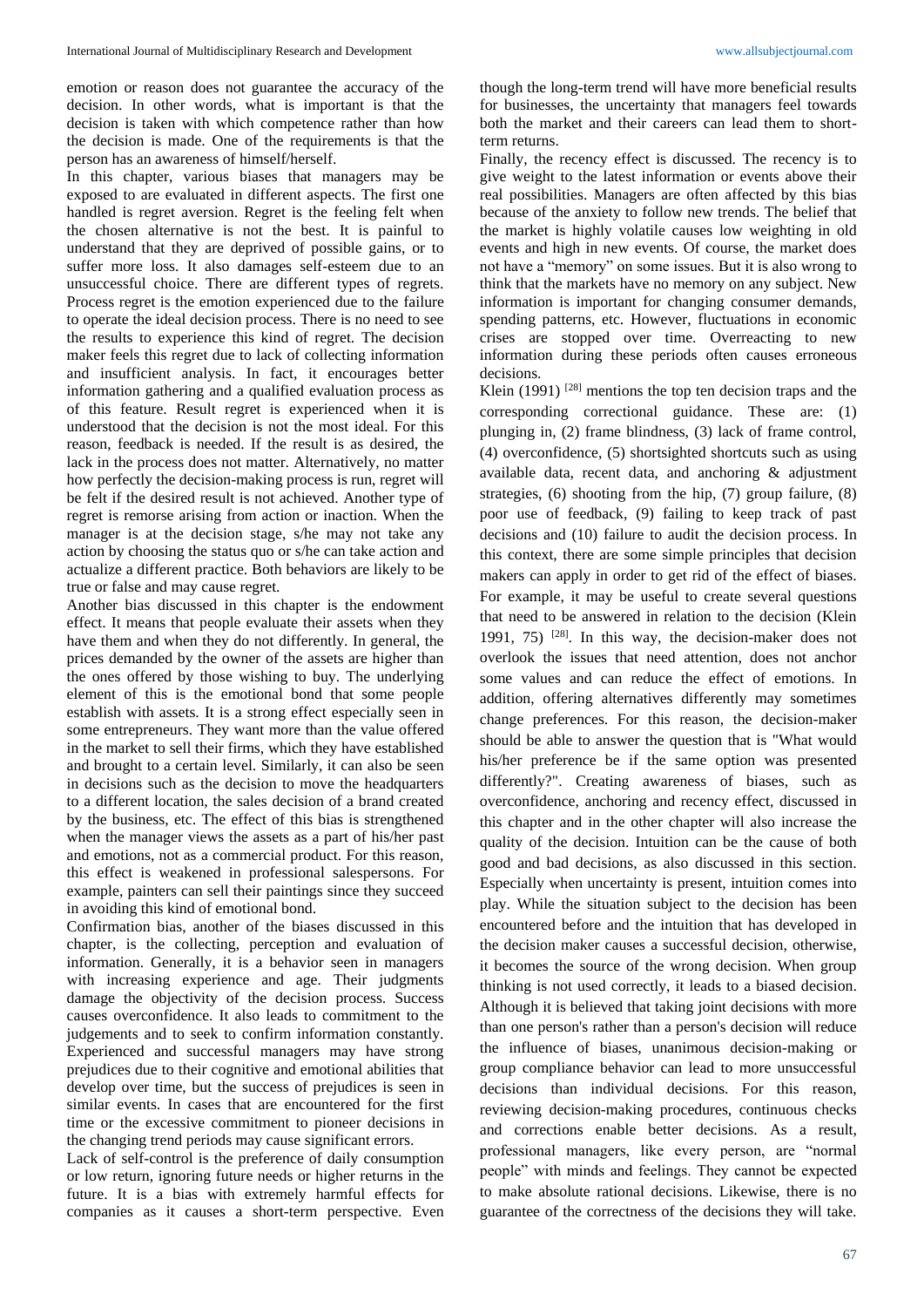The important thing is to develop decision-making skills that have the competence that the mind and improved emotional skills can take together. This chapter helps to give clues that will shed light on this competence.

### **References**

- 1. Adeneye YB, Chu EY, Hashim F. How Managers Make Financing Decisions in Dual-Undervalued Markets? 11th International Academic Conference, 2020.
- 2. Aren S. Evaluation of Psychological Biases in the Financial Framework. Journal of Social, Humanities and Administrative Sciences,2019a:2(1):1-25.
- 3. Aren S. Theoretical Evaluation Of Psychological Biases In Behavioral Finance. The Journal of Business Economics and Management Research,2019b:2(2):127- 160.
- 4. Arnold V, Collier PA, Leech SA, Sutton S. The effect of experience and complexity an order and recency bias in decision making by professionals accountants. Accounting and Finance,2000:40(2):109-134. DOI:10.1111/1467-629X.00039
- 5. Bagchi R, Ham SH, He C. Strategic Implications of Confirmation Bias Inducing Advertising. Production and Operations Management,2020:29(6):1573-1596.
- 6. Barrett LF. How Emotions Are Made: The Secret Life of the Brain. 2007, New York, USA: Mariner Books. (Translated by: Yasin Konyalı, İstanbul Türkiye: Timaş Yayınları, 2018.
- 7. Baumeister RF. Yielding to temptation: Self–control failure, impulsive purchasing, and consumer behavior. Journal of Consumer Research,2002:28(4):670-676.
- Bogan V, Just D. What drives merger decision making behavior? Don't seek, don't find, and don't change your mind. Journal of Economic Behavior & Organization,2009:72(3):930-943.
- 9. Broll U, Welzel P, Wong KP. The Firm Under Regret Aversion. CEPIE Working Paper,2017:03/17.
- 10. Carmon Z, Ariely D. Focusing on the forgone: How value can appear so different to buyers and sellers. Journal of Consumer Research,2000:27(3):360-370. DOI: https://doi.org/10.1086/317590
- 11. Ch'ng KS, Mohd Zaharim N. Confirmation Bias and Convergence of Beliefs: An Agent–Based Model Approach. Malaysian Journal of Economic Studies,2010:47(1):19-31.
- 12. Charness G, Dave C. Confirmation Bias With Motivated Beliefs. Games and Economic Behavior,2017:104:1-23. Doi: https://doi.org/10.1016/j. geb.2017.02.015
- 13. Connolly T, Reb J. Regret Aversion in Reason–Based Choice. Theory and Decision,2012:73(1):35-51.
- 14. Connolly T, Zeelenbergi M. Regret in Decision Making. Current Directions in Psychological Science,2002:11(6):212-216. Doi: https://doi.org/10. 1111/1467-8721.00203
- 15. Coricelli G, Critchley HD, Joffily M, O'Doherty JP, Sirigu A, Dolan RJ *et al*. Regret and its avoidance: a neu-roimaging study of choice behavior. Nature Neuroscience,2005:8:1255-1262. Doi:10.1038/nn1514
- 16. De Treville S, Hoffrage U, Petty JS. Managerial Decision Making and Lead Times: The Impact of Cognitive Illusion. Rapid Modelling For Increasing

Competitiveness. In Rapid Modelling for Increasing Competitiveness, edited by Gerald Reiner, 2009, 3-14. London: Springer.

- 17. Ericson KMM, Fuster A. The endowment effect. Annual Review of Economics,2014:6(1):555-579. Doi: https://doi.org/10.1146/annurev-economics-080213- 041320
- 18. Franciosi R, Kujal P, Michelitsch R, Smith V, Deng G. Experimental tests of the endowment effect. Journal of Economic Behavior and Organization,1996:30(2):213- 226.
- 19. Greenstein MJ, Xu X. My mug is valuable, but my partner's is even more so: economic decisions for close others. Basic and Applied Social Psychology,2015:37(3):174-187.
- 20. Guiral-Contrares A, Gonzalo-Angulo JA, Rodgers W. Information content and recency effect of the audit report in loan rating decisions. Accounting and Finance,2007:47(2):285-304. Doi: https://doi.org/10. 1111/j.1467-629X.2006.00208.x
- 21. Guo X, Wong WK, Xu Q, Zhu X. Production and Hedging Decisions Under Regret Aversion. Economic Modelling,2015:51:153-158. Doi: https://doi.org/10.101 6/j.econmod.2015.08.007
- 22. Habbe AH, Mande H. The effect of informatıon sequential and personality on the investor belief revision (An experimental study in decision making). International Scientific Researches Journal,2016:72(10):150-165.
- 23. Inman JJ, Zeelenberg M. Regret in Repeat Versus Switch Decisions: The Attenuating Role of Decision Justifiability. Journal of Consumer Research,2002:29(1):116-128.
- 24. Kahneman D, Riepe MW. Aspects of Investor Psychology. The Journal of Portfolio Management,1998:24(4):52-65.
- 25. Kahneman D, Tversky A. Prospect Theory: An Analysis of Decision Under Risk. World Scientific Handbook in Financial Economics Series, 2013, 99- 127.
- 26. Kahneman D. Thinking, Fast and Slow. NY, USA: Farrar Straus and Girouxi. (Hızlı ve Yavaş Düşünme. 2015. Translated by: Deniztekin, Osman and Deniztekin, Filiz. İstanbul: Varlık Yayınları.), 2013.
- 27. Kleber J, Dickert S, Betsch T. The influence of differential focus on the endowment effect in risky objects. Swiss Journal of Psychology,2013:72(3):159- 164.
- 28. Klein GA. Book Reviews. Journal of Behavioral Decision Making,1991:4:75-78.
- 29. Korn O, Rieger MO. Hedging with regret". Journal of Behavioral and Experimental Finance,2019:22(2019):192-205. Doi: https://doi.org/ 10.1016/j.jbef.2019.03.002
- 30. Lauring J, Selmer J, Kubovcikova A. Personality in context: effective traits for expatriate managers at different levels", The International Journal of Human Resource Management,2019:30(6):1010-1035. Doi: https://doi.org/10.1080/09585192.2017.1381137
- 31. Li J, Barnes CM, Yam KC, Guarana CL, Wang L. Do not like it when you need it the most: Examining the effect of manager ego depletion on managerial voice endorsement. Journal of Organizational Behavior,2019:40:869-882. Doi: https://doi.org/10.1002